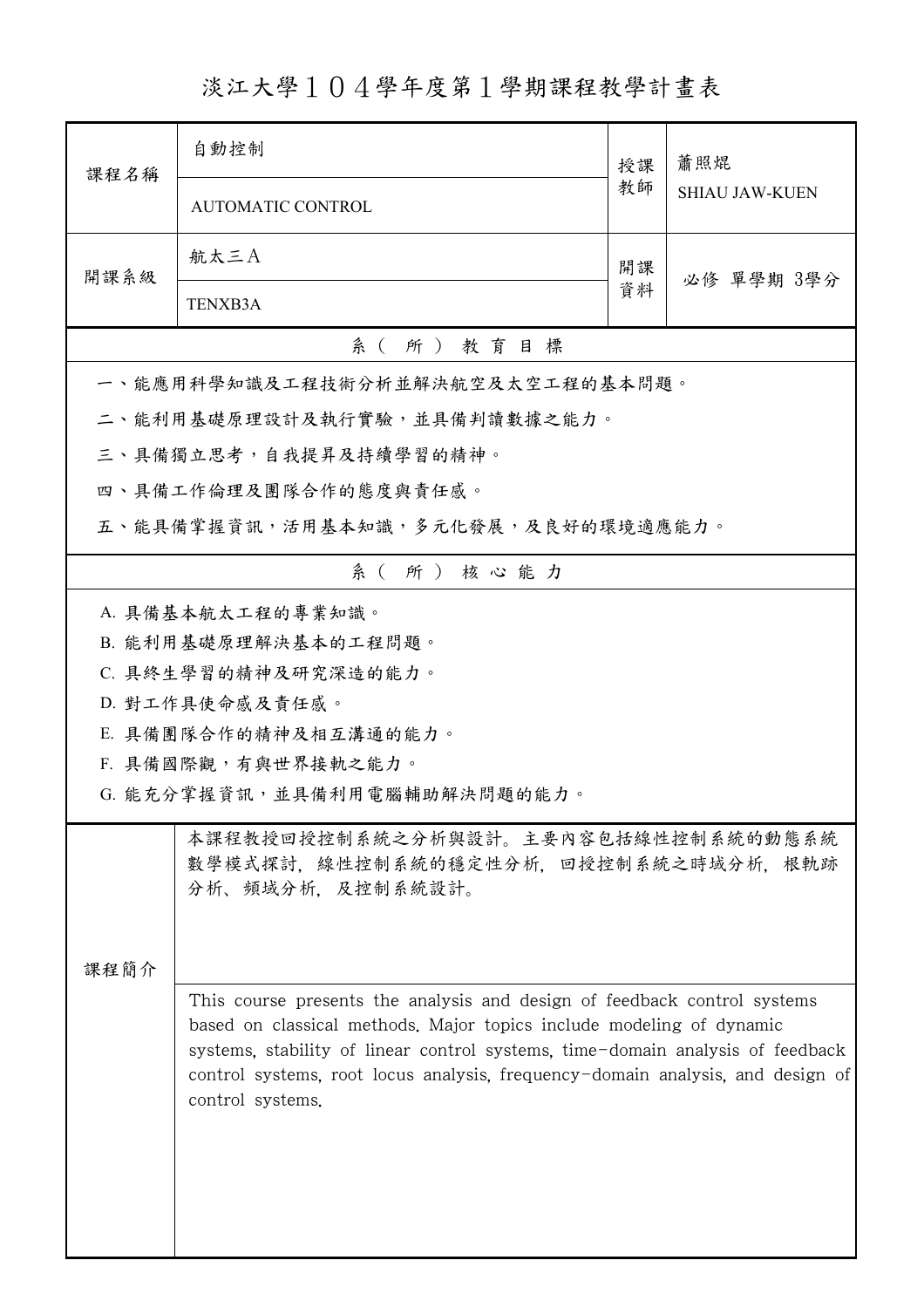本課程教學目標與目標層級、系(所)核心能力相關性

一、目標層級(選填): (一)「認知」(Cognitive 簡稱C)領域:C1 記憶、C2 瞭解、C3 應用、C4 分析、 C5 評鑑、C6 創造 (二)「技能」(Psychomotor 簡稱P)領域:P1 模仿、P2 機械反應、P3 獨立操作、 P4 聯結操作、P5 自動化、P6 創作 (三)「情意」(Affective 簡稱A)領域:A1 接受、A2 反應、A3 重視、A4 組織、 A5 內化、A6 實踐

二、教學目標與「目標層級」、「系(所)核心能力」之相關性:

 (一)請先將課程教學目標分別對應前述之「認知」、「技能」與「情意」的各目標層級, 惟單項教學目標僅能對應C、P、A其中一項。

 (二)若對應「目標層級」有1~6之多項時,僅填列最高層級即可(例如:認知「目標層級」 對應為C3、C5、C6項時,只需填列C6即可,技能與情意目標層級亦同)。

 (三)再依據所訂各項教學目標分別對應其「系(所)核心能力」。單項教學目標若對應 「系(所)核心能力」有多項時,則可填列多項「系(所)核心能力」。

(例如:「系(所)核心能力」可對應A、AD、BEF時,則均填列。)

| 序              |                        | 教學目標(中文)<br>教學目標(英文)                                                                             | 相關性            |                |  |  |
|----------------|------------------------|--------------------------------------------------------------------------------------------------|----------------|----------------|--|--|
| 號              |                        |                                                                                                  | 目標層級           | 系(所)核心能力       |  |  |
| $\mathbf{1}$   | 了解線性控制系統的穩定性分析         | To understand the stability<br>analysis of linear control<br>systems                             | C <sub>4</sub> | <b>ABCDFG</b>  |  |  |
| $\overline{2}$ | 了解線性動態系統之數學模式推導        | To familiar with the<br>mathematic modeling of linear<br>dynamic systems                         | C <sub>4</sub> | <b>ABCDEFG</b> |  |  |
| $\overline{3}$ | 了解回授控制系統之時域及頻域分<br>析技術 | To understand the<br>time-domain and frequency<br>domain analysis of feedback<br>control systems | C <sub>4</sub> | <b>ABCDEFG</b> |  |  |
| $\overline{4}$ | 了解根軌跡分析技術              | To understand the root locus<br>analysis techniques                                              | C <sub>4</sub> | <b>ABCDEFG</b> |  |  |
| 5              | 了解控制系統之設計              | To understand the design of<br>feedback control systems                                          | C <sub>6</sub> | <b>ABCDEFG</b> |  |  |
|                | 教學目標之教學方法與評量方法         |                                                                                                  |                |                |  |  |
| 序<br>號         | 教學目標                   | 教學方法                                                                                             | 評量方法           |                |  |  |
| 1              | 了解線性控制系統的穩定性分析         | 講述、討論                                                                                            | 紙筆測驗、上課表現      |                |  |  |
| $\overline{2}$ | 了解線性動態系統之數學模式推導        | 講述、討論、模擬                                                                                         | 紙筆測驗、上課表現      |                |  |  |
| $\overline{3}$ | 了解回授控制系統之時域及頻域分<br>析技術 | 講述、討論、模擬                                                                                         | 紙筆測驗、上課表現      |                |  |  |
| 4              | 了解根軌跡分析技術              | 講述、討論、模擬                                                                                         | 紙筆測驗、上課表現      |                |  |  |
| 5              | 了解控制系統之設計              | 講述、討論、模擬                                                                                         | 紙筆測驗、上課表現      |                |  |  |
|                |                        |                                                                                                  |                |                |  |  |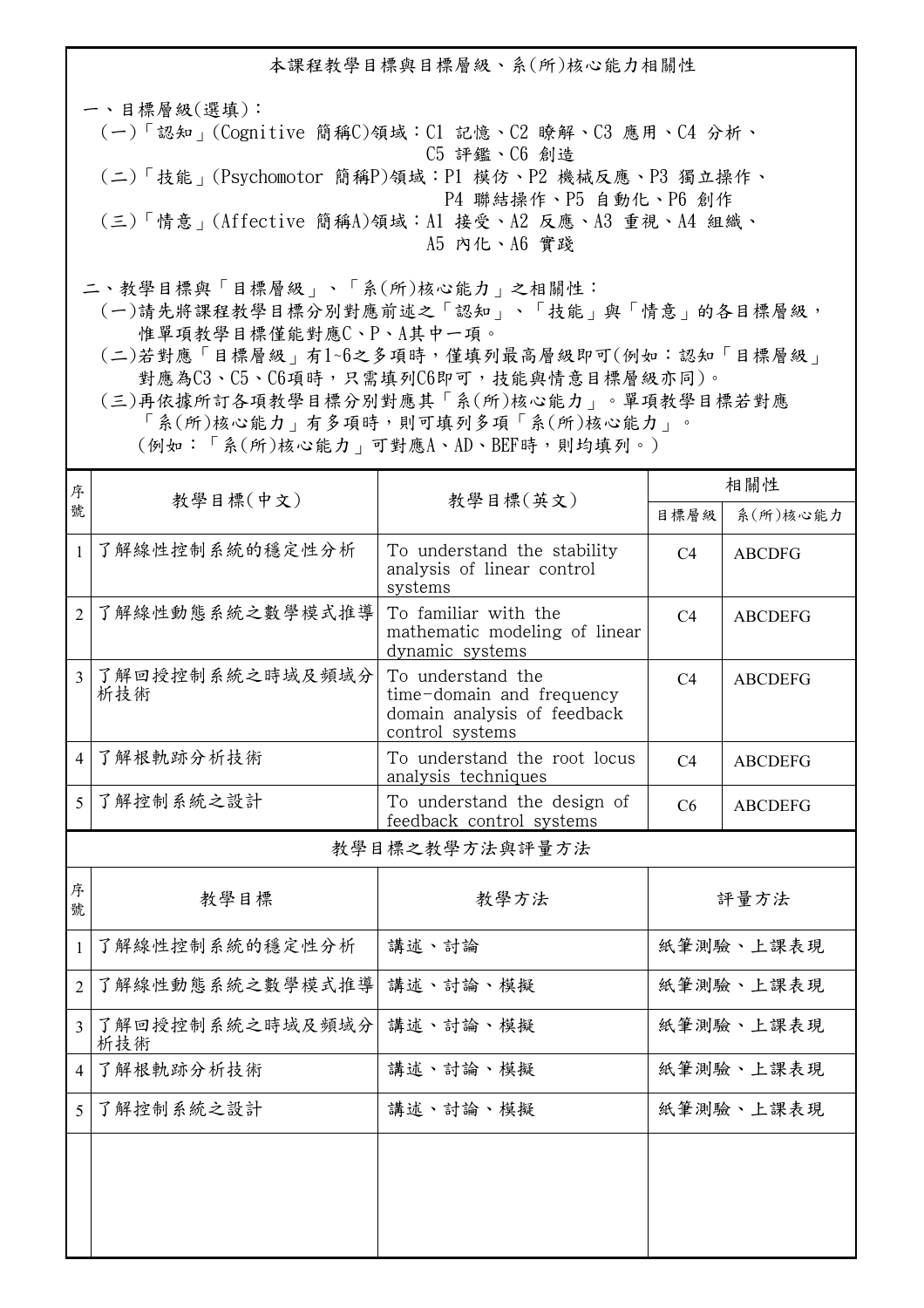| 本課程之設計與教學已融入本校校級基本素養      |                                                         |                                      |                                              |       |  |
|---------------------------|---------------------------------------------------------|--------------------------------------|----------------------------------------------|-------|--|
| 淡江大學校級基本素養                |                                                         |                                      | 內涵說明                                         |       |  |
| 全球視野                      |                                                         |                                      | 培養認識國際社會變遷的能力,以更寬廣的視野了解全球化<br>的發展。           |       |  |
| 資訊運用                      |                                                         |                                      | 熟悉資訊科技的發展與使用,並能收集、分析和妥適運用資<br>訊。             |       |  |
| 洞悉未來                      |                                                         |                                      | 瞭解自我發展、社會脈動和科技發展,以期具備建構未來願<br>景的能力。          |       |  |
| 品德倫理                      |                                                         |                                      | 了解為人處事之道,實踐同理心和關懷萬物,反省道德原則<br>的建構並解決道德爭議的難題。 |       |  |
| 獨立思考                      |                                                         |                                      | 鼓勵主動觀察和發掘問題,並培養邏輯推理與批判的思考能<br>力。             |       |  |
| 樂活健康                      |                                                         |                                      | 注重身心靈和環境的和諧,建立正向健康的生活型態。                     |       |  |
| 團隊合作                      |                                                         |                                      | 體察人我差異和增進溝通方法,培養資源整合與互相合作共<br>同學習解決問題的能力。    |       |  |
| 美學涵養<br>$\langle \rangle$ |                                                         |                                      | 培養對美的事物之易感性,提升美學鑑賞、表達及創作能<br>力。              |       |  |
|                           |                                                         |                                      | 授課進度表                                        |       |  |
| 週<br>欤                    | 日期起訖                                                    |                                      | 內 容 (Subject/Topics)                         | 備註    |  |
| 1                         | $104/09/14$ ~<br>Introduction<br>104/09/20              |                                      |                                              |       |  |
| 2                         | $104/09/21$ ~<br>Mathematical Foundation<br>104/09/27   |                                      |                                              |       |  |
| 3                         | $104/09/28$ ~<br>104/10/04                              | Stability Analysis                   |                                              |       |  |
| $\overline{4}$            | $104/10/05$ ~<br>104/10/11                              | Block Diagram and Signal-Flow Graphs |                                              | 第一次小考 |  |
| 5                         | $104/10/12$ ~<br>104/10/18                              | Modeling of Dynamic Systems          |                                              |       |  |
| 6                         | $104/10/19$ ~<br>104/10/25                              | Time-Domain Analysis                 |                                              |       |  |
| 7                         | $104/10/26$ ~<br>104/11/01                              | Time-Domain Analysis                 |                                              | 第二次小考 |  |
| 8                         | $104/11/02$ ~<br>104/11/08                              | Time-Domain Analysis                 |                                              |       |  |
| 9                         | $104/11/09$ ~<br>104/11/15                              | Root Locus Analysis                  |                                              |       |  |
| 10                        | $104/11/16$ ~<br>104/11/22                              | 期中考試週                                |                                              |       |  |
| 11                        | $104/11/23$ ~<br>104/11/29                              | Frequency-Domain Analysis            |                                              |       |  |
| 12                        | $104/11/30$ ~<br>Frequency-Domain Analysis<br>104/12/06 |                                      |                                              |       |  |
|                           |                                                         |                                      |                                              |       |  |